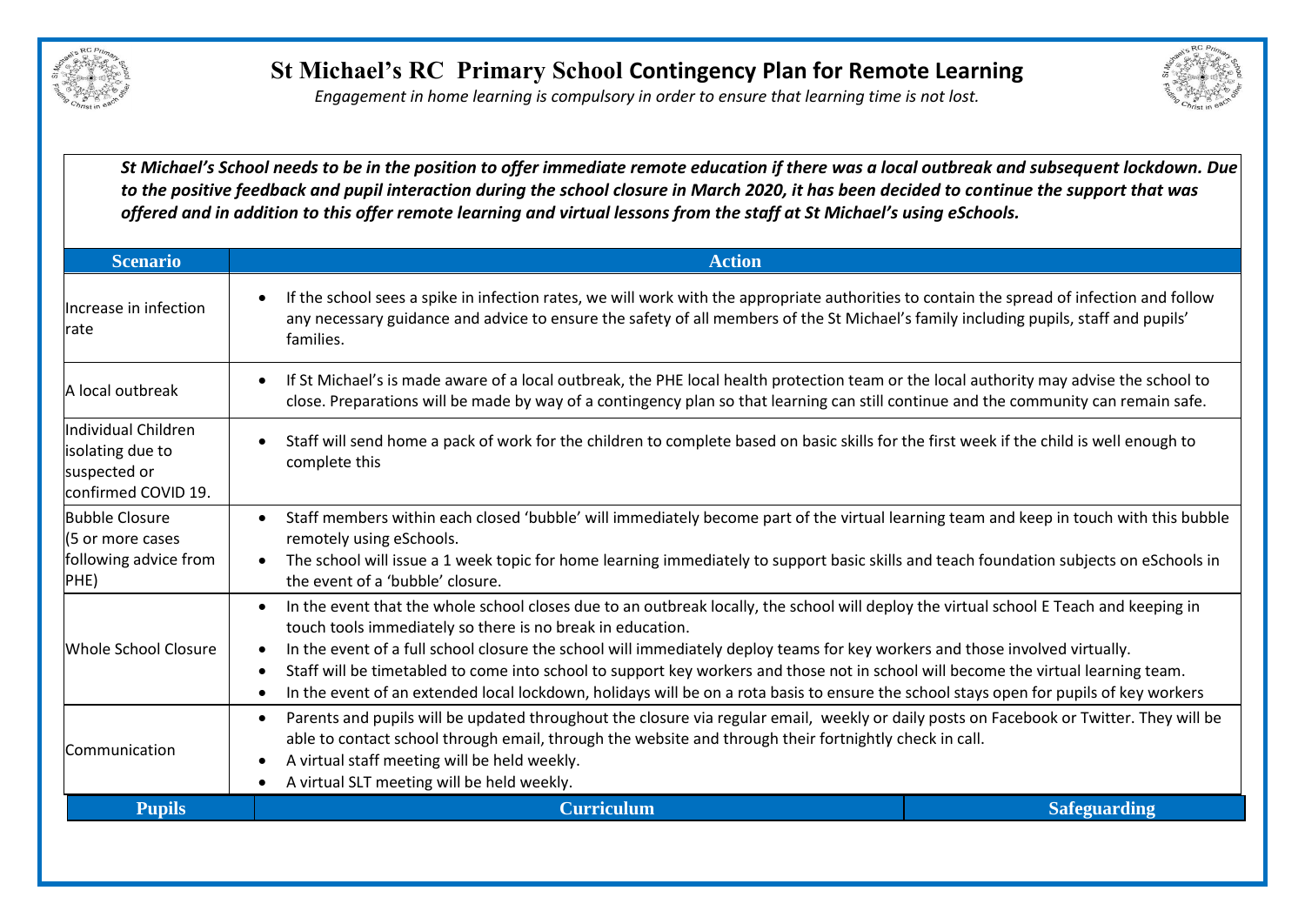|                                                                                                                            | <b>St Michael's RC Primary School Contingency Plan for Remote Learning</b><br>Engagement in home learning is compulsory in order to ensure that learning time is not lost.                                                                                                                                                                                                                                                     |                                                                                                                          |
|----------------------------------------------------------------------------------------------------------------------------|--------------------------------------------------------------------------------------------------------------------------------------------------------------------------------------------------------------------------------------------------------------------------------------------------------------------------------------------------------------------------------------------------------------------------------|--------------------------------------------------------------------------------------------------------------------------|
| In the event of a child<br>receiving a positive test<br>and being in isolation for<br>10 days, assuming they<br>feel well. | Parents to be directed to support the children with the following tasks<br><b>EYFS and Year 1</b><br><b>Reading</b><br>Parents to read story books with children each day - as you are reading talk about                                                                                                                                                                                                                      |                                                                                                                          |
| In the event of on child in<br>isolation for 14 days                                                                       | the characters and predict events.<br>Use toys or make puppets to act out stories while playing<br>$\bullet$<br>Year 1 read some of school reading book or a book of choice for 5-10 minutes each<br>day<br>Phonics                                                                                                                                                                                                            |                                                                                                                          |
|                                                                                                                            | Children to read their RWI 'book bag' books and complete activities within the book<br>Complete phonics activity from eschools (blending and segmenting)<br><b>Writing</b>                                                                                                                                                                                                                                                     | Weekly phone calls                                                                                                       |
|                                                                                                                            | Practise drawing pictures with a range of different media - pencils, paints, natural<br>materials - Foundation class to label pictures with words or captions.<br>Complete fine motor activity (Class F)<br>Complete letter formation activity<br>Complete sentence level activities (Class 1)                                                                                                                                 | Monthly home visits to check wellbeing for<br>those shielding<br>Teams/eSchools CW<br>Delivery of resources where needed |
| In the event of shielding $-$<br>longer term absence                                                                       | <b>Maths</b><br>EYFS visit the White Rose website and access the video tutorials for the week<br>https://whiterosemaths.com/homelearning/early-years/<br>Year 1 visit the White Rose website and access the video tutorials for the week<br>Complete White Rose work sheets<br>Sing counting songs and rhymes - use https://www.bbc.co.uk/teach/school-<br>radio/nursery-rhymes-songs-index/zhwdgwx to access a range of songs |                                                                                                                          |
|                                                                                                                            | <b>Topic</b><br>Teacher to set an art/craft activity linked to the current topic<br>Teacher will upload links to resources for relevant resources and will provide a<br>knowledge mat for the topic for parents to refer to when supporting children.                                                                                                                                                                          |                                                                                                                          |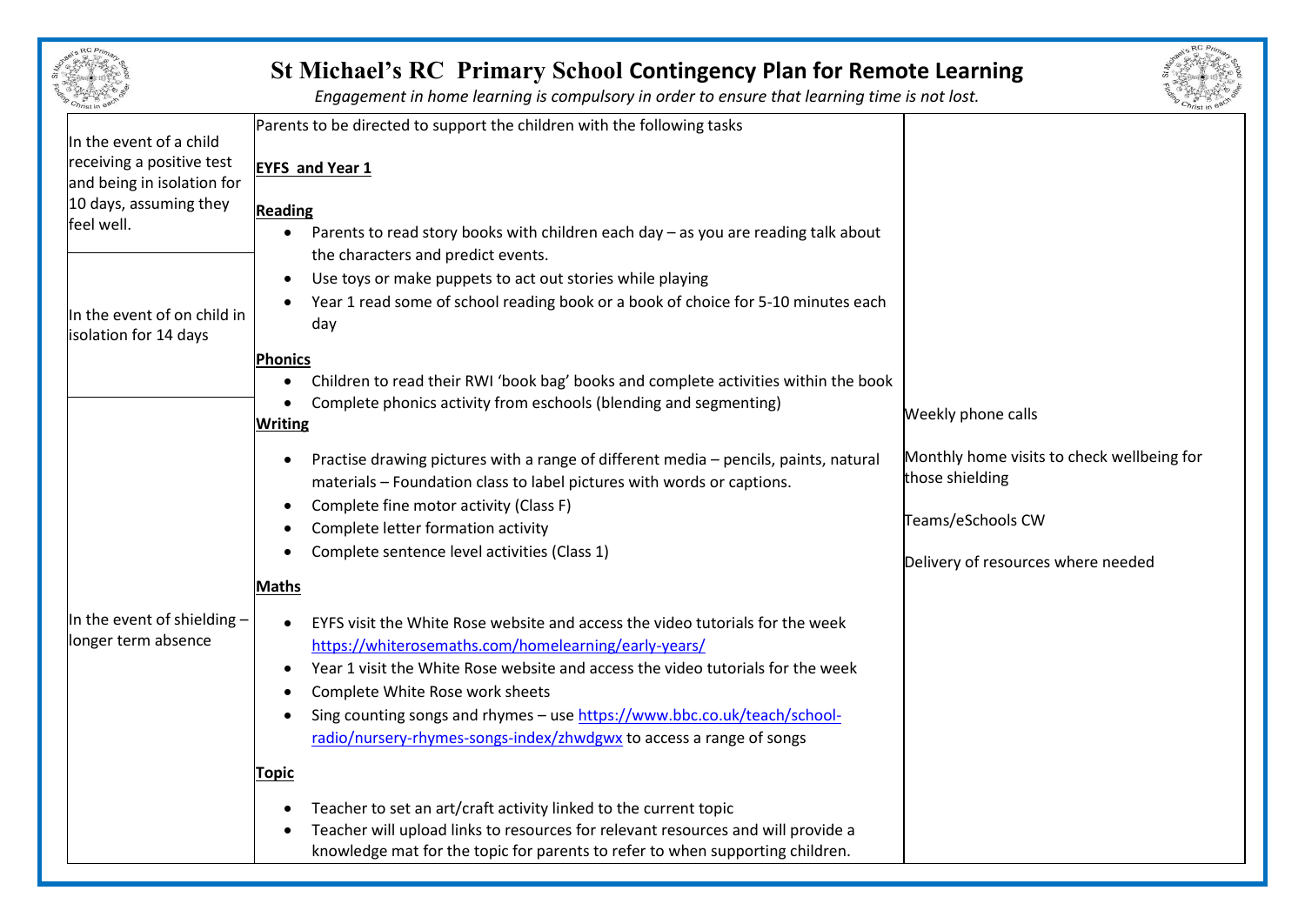

## **St Michael's RC Primary School Contingency Plan for Remote Learning**



*Engagement in home learning is compulsory in order to ensure that learning time is not lost.*

### **Year 2 upwards**

### **Reading**

- Read school reading book or a book of own choice for 15 minutes or more, every day.
- Use provided reading questions with own book.
- Complete comprehension activity.

#### **Spelling, punctuation and grammar**

- Spend time each day practising your spellings from the termly spelling list. The focus for the week will be shared
- Practice the assigned lists on Spelling Shed: <https://www.spellingshed.com/en-gb> . Logins can be found in reading records.
- Complete SPAG activity.
- Complete the year group Spellings activities.

#### **Writing**

- Practise handwriting using the sheets provided.
- Complete the attached writing activity

#### **Maths**

- Visit the White Rose websit[e https://whiterosemaths.com/homelearning](https://whiterosemaths.com/homelearning) and access the video tutorials for the week
- Complete White Rose activities
- Use TT Rockstars to practise the times tables set for this week: <https://ttrockstars.com/> Logins can be found in reading records.

#### **Topic**

- Complete research project linked to the current topic; teacher will provide links and resources
- Communication between the child and teacher will take place weekly through eSchools (the TA will release the class teacher to do this).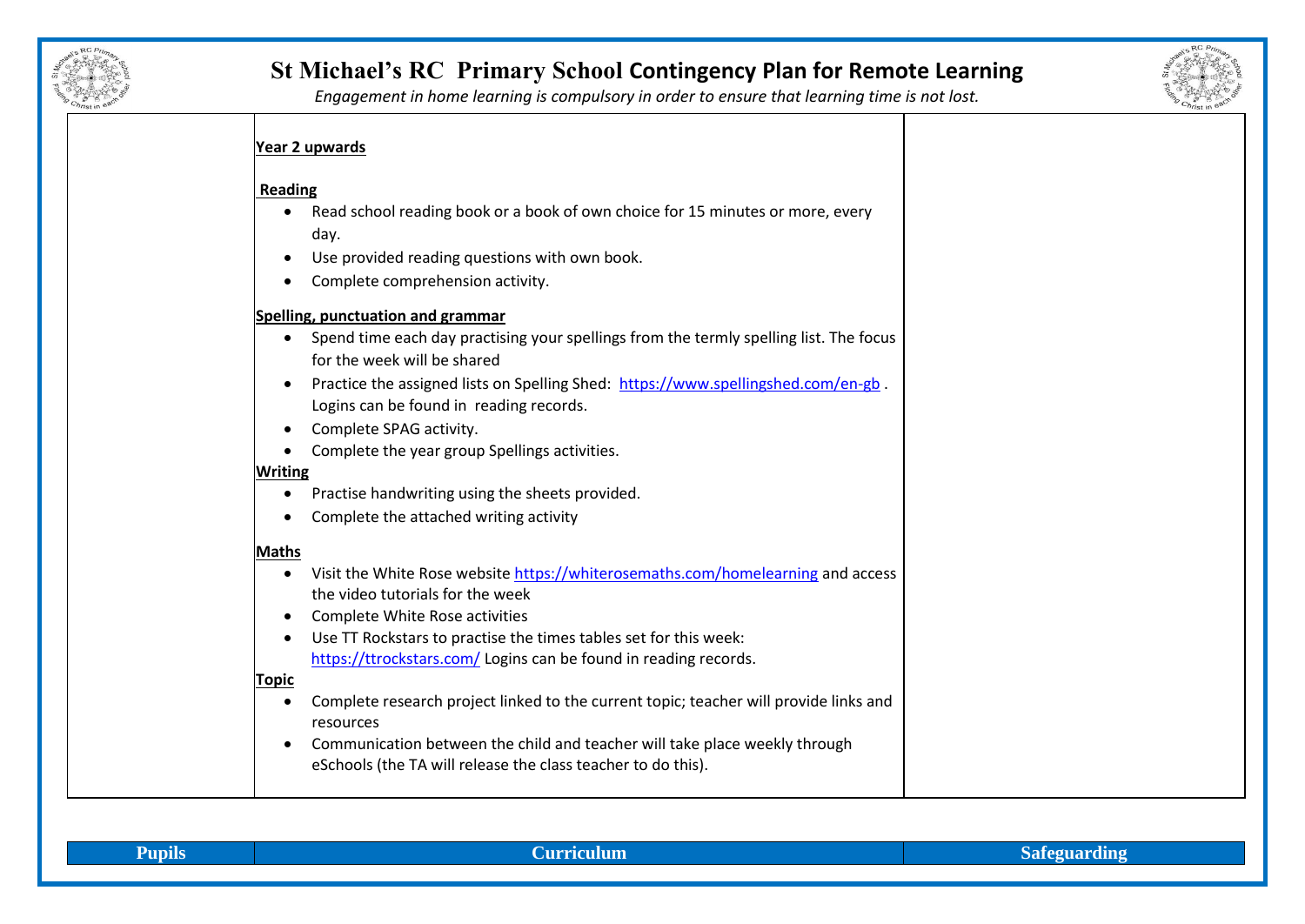

# **St Michael's RC Primary School Contingency Plan for Remote Learning**

*Engagement in home learning is compulsory in order to ensure that learning time is not lost.*

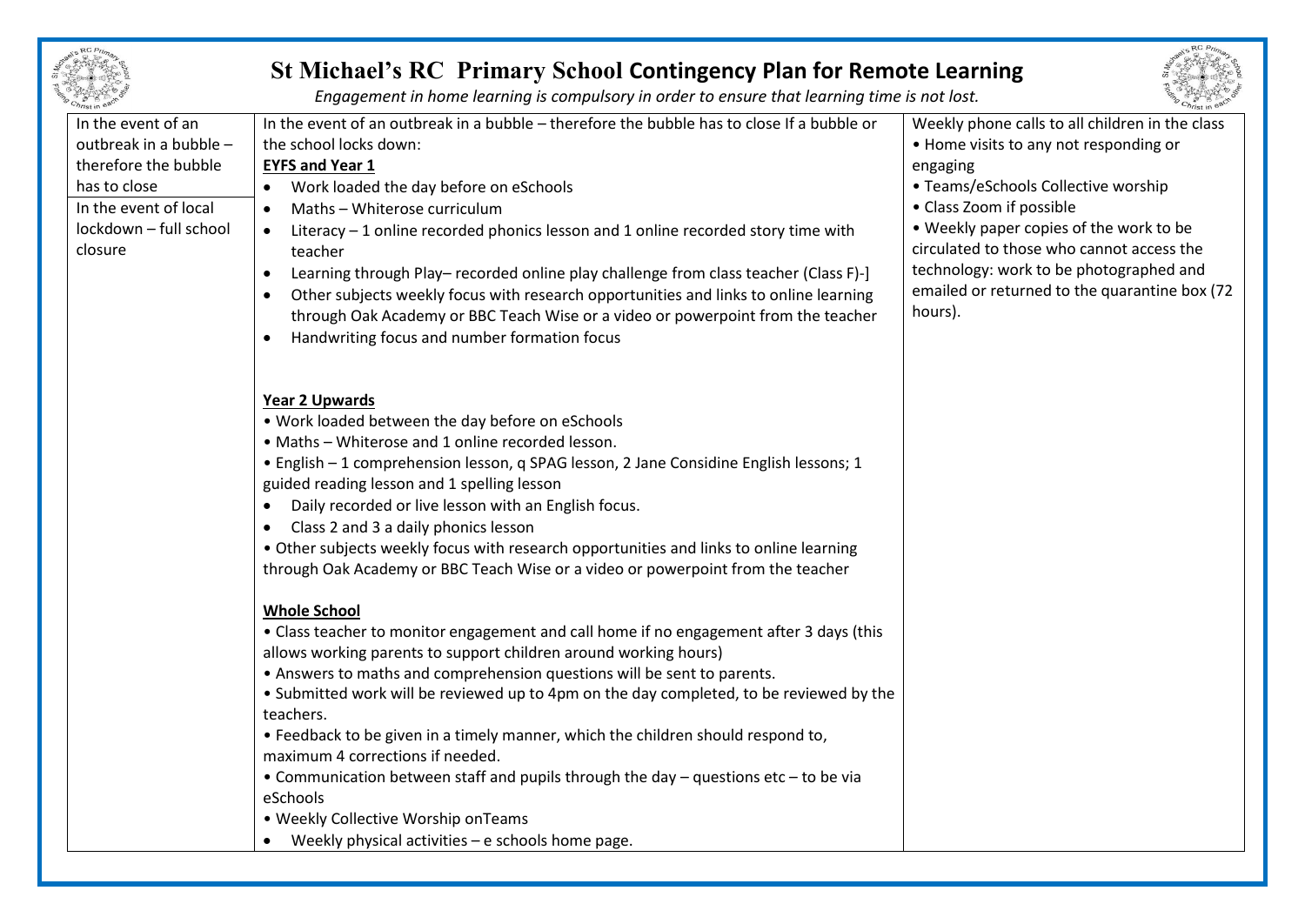| $2e^{t}$    | RC Prima   |           |
|-------------|------------|-----------|
|             |            | ngan<br>S |
|             |            |           |
| <b>TOMO</b> |            | ē         |
|             | Christ III | $a^2$     |

# **St Michael's RC Primary School Contingency Plan for Remote Learning**



*Engagement in home learning is compulsory in order to ensure that learning time is not lost.*

|                                                                                                                                   | 1:1 support if your child receives 1:1 support and they are isolating, a more bespoke<br>programme of support will be set up. This may include phone calls / teams lessons with<br>your child's 1:1 support. They will usually be expected to still complete the learning set on<br>eSchools.                                                                                                                                                                                                                                             |                                                                                                                                                                                         |
|-----------------------------------------------------------------------------------------------------------------------------------|-------------------------------------------------------------------------------------------------------------------------------------------------------------------------------------------------------------------------------------------------------------------------------------------------------------------------------------------------------------------------------------------------------------------------------------------------------------------------------------------------------------------------------------------|-----------------------------------------------------------------------------------------------------------------------------------------------------------------------------------------|
| <b>Teaching Staff</b>                                                                                                             | <b>Curriculum</b>                                                                                                                                                                                                                                                                                                                                                                                                                                                                                                                         | <b>Wellbeing</b>                                                                                                                                                                        |
| In the event of a staff<br>member receiving a<br>positive test and being<br>in isolation for 10 days,<br>assuming they feel well. | The bubble will remain open and will be covered by another member of staff.<br>The teacher will be expected to set the work for the class.<br>The teacher should continue to plan, prepare lessons and will be asked to deliver daily face<br>to face teaching via Teams and record some lessons on e schools.<br>School will share this with the class on the whiteboard.                                                                                                                                                                | Regular contact between the team -<br>Teams phone<br>Regular check-ins to discuss workload and<br>how things are working<br>Regular working patterns to be<br>$\bullet$<br>acknowledged |
| In the event of a staff<br>member receiving a<br>positive test and being<br>in isolation for 10 days,<br>assuming they are        | The bubble will remain open and another member of staff will teach the class<br>It is expected that the children are taught following the programme below<br><b>EYFS and Year 1</b>                                                                                                                                                                                                                                                                                                                                                       |                                                                                                                                                                                         |
| unwell                                                                                                                            | <b>Phonics</b><br>Whole class RWI Speed Sounds phonics session<br>Read RWI reading books<br><b>Maths</b><br>Visit the White Rose website and access the tutorials for that week -<br>https://whiterosemaths.com/homelearning/ and complete activities<br><b>Topic</b><br>Access continuous provision and see medium term plan to complete topic activity<br><b>Reading</b><br>RWI reading lessons<br>Writing<br>Year 1 sentence level work<br>Letter formation practice or fine motor activity<br><b>Year 2 Upwards</b><br><b>Reading</b> |                                                                                                                                                                                         |